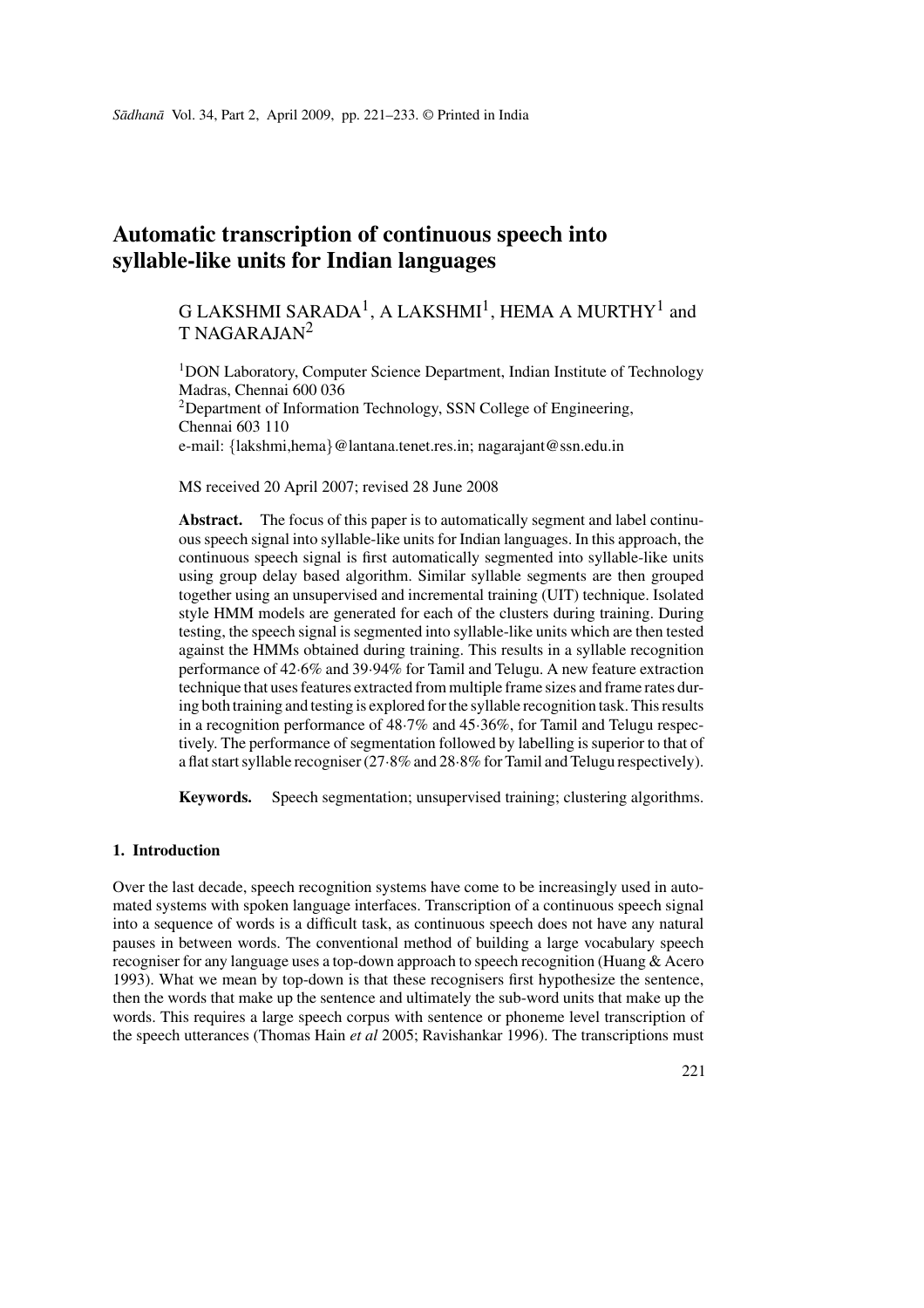also include dysfluent speech in order that the recogniser can build models for all the sounds present. In addition, it requires a dictionary with the phonemic/sub-word unit transcription of the words and extensive language models to perform large vocabulary continuous speech recognition. The recogniser outputs words that exist in the dictionary. When the recogniser is to be adapted to a new task or new language, an existing recogniser available for a particular language is used, but once again requires the building of a dictionary and extensive language models for the new language.

Building such a corpus, is a labour-intensive and time consuming process. In a country like India, that has 22 official and a number of unofficial languages, building huge text and speech databases is a difficult task. Most speech recognition systems use phoneme level transcriptions. More recently (Greenberg 1999; Ganapathiraju *et al* 2001), have shown that syllable based systems outperform comparable triphone based systems. As Indian languages are syllable-centred, the focus of this paper is to obtain a vocabulary independent syllable-level transcription of the spoken utterance. Once syllable-like units are obtained task/domain specific language models can be employed to build speech recognition systems. In the following, we review some of the conventional approaches to transcribe speech into its sub-word units without the use of dictionaries or language models.

Researchers have tried several ways to automate speech transcription, without compromising the accuracy of models trained from untranscribed data. Some of the commonly used techniques for speech transcription are briefly explained here.

- Rabiner *et al* (1982), have proposed a new method called bootstrapping for speech recognition. The amount of training data, that is required to transcribe large amount of new data, is increased using bootstrapping.
- Ljolje & Riley (1991) have used an automatic approach to segmentation and labelling of speech when only the orthographic transcription of speech is available.
- Kemp & Waibel (1998) have proposed a method for unsupervised training of the speech recogniser for TV broadcasts. In this procedure, a bootstrap recogniser is used to generate transcripts of untranscribed training material.
- Wessel & Ney (2001) have proposed an approach in which a low-cost recogniser trained with one hour of manually transcribed speech is used to recognize 72 hours of unrestricted acoustic data. These transcriptions are then used to train an improved recogniser.
- Lamel *et al* (2002) have shown that the acoustic models can be initialised using as little as 10 minutes of manually annotated data.
- Asela Gunawardana & Alex Acero (2003) have proposed an unsupervised adaption of acoustic models to a domain with mismatched acoustic conditions.

The basic idea behind all the above mentioned efforts is, to either (a) Use an existing speech recogniser to transcribe large amount of untranscribed data or (b) Use some amount of manually transcribed data to transcribe new data.

A few methods that do not require any manually annotated speech corpora for speech recognition are given below.

- Incremental maximum a posteriori estimation of HMMs is proposed by Gotoh & Hochberg (1995). This algorithm randomly selects a sub-set of data from the training set, updated the model using maximum a posteriori estimation, and this process is iterated until convergence occurred.
- Chang *et al*(2000) have proposed a new method in which articulatory-acoustic phonetic features are extracted from each frame of the speech signal and classification of phone is done by special purpose neural networks.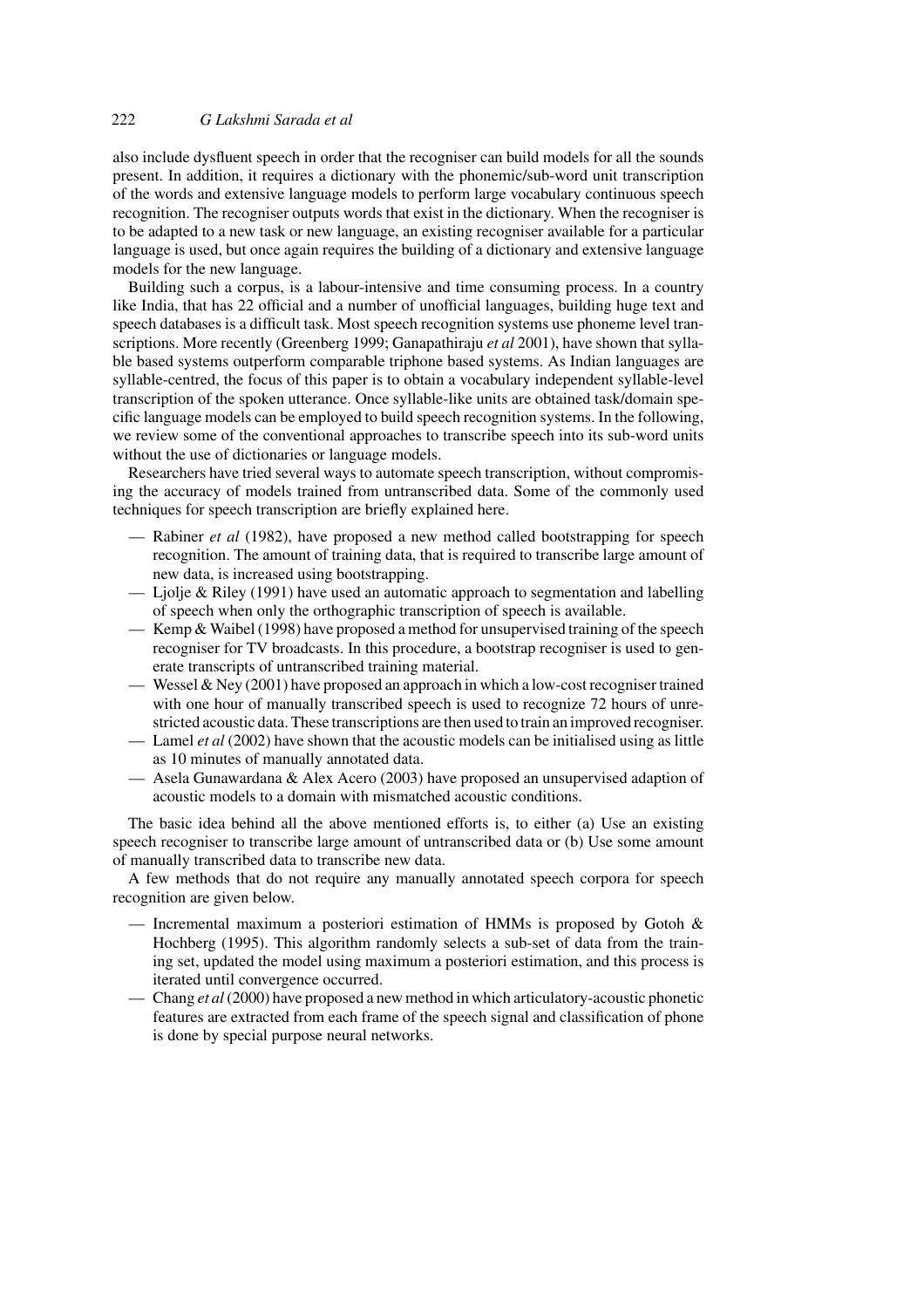Given that Indian languages are syllable centered, the focus of this work is to segment the continuous speech signal into syllable-like units and then perform an isolated style recognition of the syllable-like units. A novel approach is explored for automatically segmenting and transcribing the continuous speech signal without the use of manually segmented and labelled speech corpora (Nagarajan & Murthy 2004). This approach consists of two phases: automatic segmentation followed by automatic labelling. In this approach, the continuous speech signal is first automatically segmented into syllable-like units using a group delay based segmentation algorithm. For completeness, we review this process of segmentation in Section 2. The segmented data is then clustered. The clustering process consists of two phases namely: (i) initial cluster selection and (ii) incremental training. The clustered segments are then manually labelled after listening. Individual HMM models are trained for each of the syllable-like units. During testing, the speech utterance is first segmented into syllable-like units. The segmented units are tested in an isolated style using the individual HMM models obtained during training. This is explained in section 3. In section 4, a new feature extraction technique that combines both multiple frame rate and multiple frame size is explored. In section 5, the syllable-based recogniser is also compared with conventional flatstart HMM-based syllable recogniser. In the flat-start recogniser syllable-level transcriptions of sentences are provided at the time of training. We do not use language models or dictionaries in the flat-start recognition system, since the focus of this paper is ONLY on syllable recognition.

#### **2. Automatic segmentation of speech**

Segmentation is a process of decomposing the speech signal into a set of basic phonetic units. The basic phonetic unit can be a phoneme or a syllable, based on the language. Several speech recognition systems consider syllable as a basic unit because of its better representational and durational stability relative to the phoneme (Wu *et al* 1998; Greenberg 1999; Ganapathiraju *et al* 2001). Osamu Fujimura (1975) has argued that the syllable will serve as the effective minimal unit in the time-domain. Since Indian languages are syllable-timed languages, syllable is considered as the basic sound-unit in this work. Prasad (2002) has demonstrated that manual segmentation at syllable-like units followed by isolated style recognition of continuous speech results in 65% recognition of syllable-like units.

In Prasad *et al* (2004), a method for segmenting the acoustic signal into syllable-like units is proposed. Several refinements are made to this technique in Nagarajan *et al* (2003) and segmentation performance is improved. In this paper, we consider the sub-band and group delay based segmentation algorithm, discussed in (Nagarajan *et al* 2003), for segmenting the continuous speech signal into syllable-like units. In this approach, long silences are first removed from the speech signal using a coarse energy based threshold. The resultant speech signal is then passed through a bank of three filters namely: all-pass, low-pass and band-pass. The group delay function of the output of each of these three filters is computed. In the group delay function the poles (peaks) correspond to syllable boundaries in the speech signal. The boundaries derived from these three different group delay functions are combined to get the final syllable boundaries.

Though this segmentation approach gives quite accurate results (about 80% of the boundaries are detected) there exist errors in syllable boundaries. Due to these errors, the syllable training process, in (Nagarajan & Murthy 2004) is found to be error prone.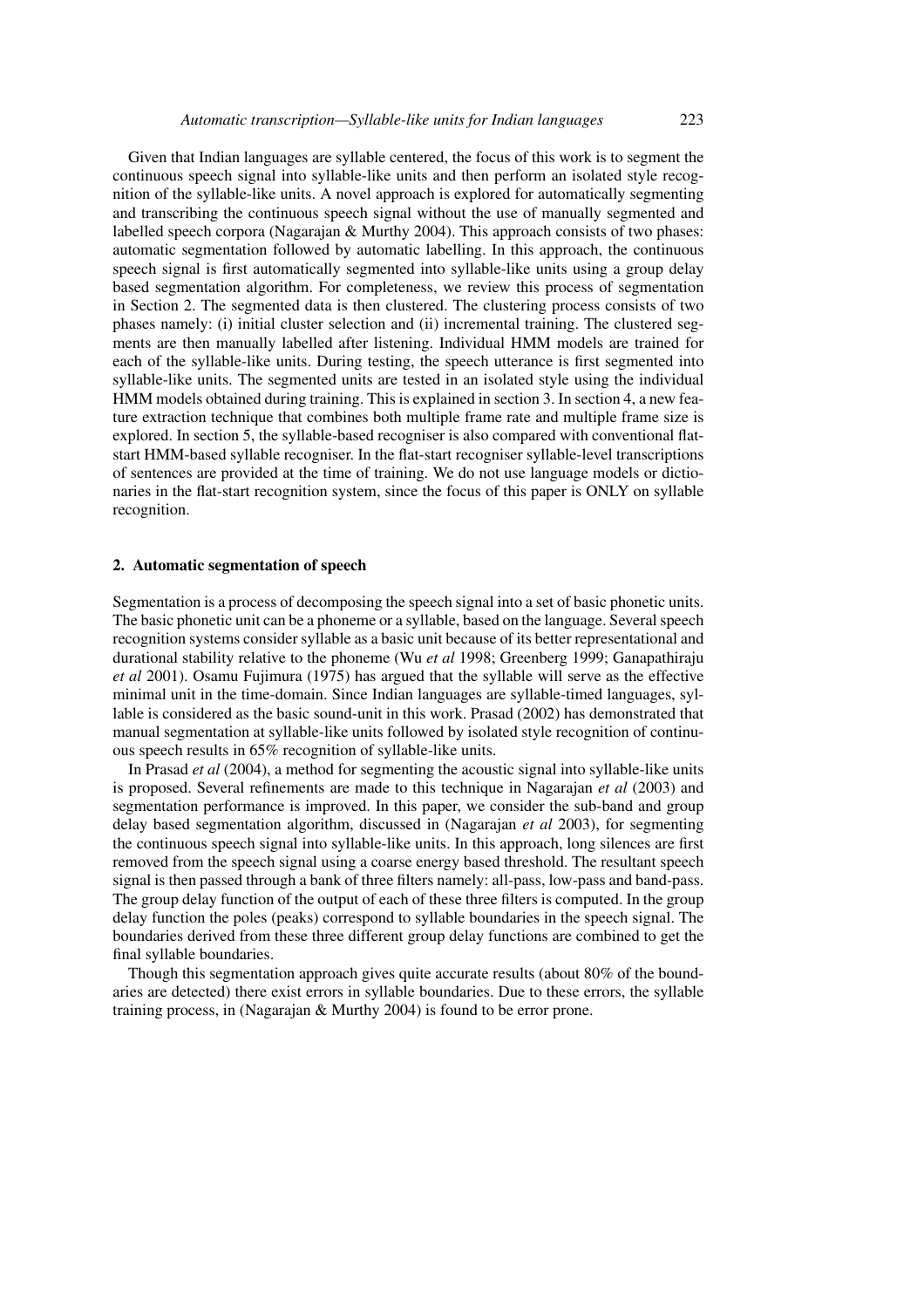## 224 *G Lakshmi Sarada et al*

#### 2.1 *Issues due to the automatic segmentation algorithm and their remedies*

Major issues due to the segmentation algorithm are discussed in this Section. Several refinements are also made to the syllable segments in order to overcome these issues.

2.1a *Unusual duration syllables:* When a speech signal with a large number of syllable units is automatically segmented, few segments may get merged because of the strong coarticulation effect between the syllable units causing unusual duration syllables. The speech signal may therefore not be segmented exactly at the syllable boundaries, causing some segments to have more than one syllable (poly-syllable) or a fragment of a syllable. Syllable training is observed to be poor due to these merged syllables and syllable fragments. For example, the merged syllable/*seya*/ has two vowels (*V*) and two consonants (*C*). During unsupervised syllable training, this may therefore be clustered with another syllable based on the similarity in either *V* or *C* part of that syllable.

The problem due to these merged syllables and syllable fragments can be overcome by performing duration analysis on the syllable inventory. To illustrate this, duration analysis is carried out on four DD News bulletins (DDNews 2001), in which each bulletin corresponds to a different female speaker. The duration of each bulletin is about 15 minutes. Average duration of each sentence is observed to be about 2·5 seconds. The speech signals are automatically segmented into S syllable segments. Duration of these syllable segments is then analysed. The duration analysis results show that duration of approximately 95% of the syllables varies from 110 ms to 270 ms. The average duration of a syllable is observed to be 135 ms.

After the raw segmentation is obtained using group delay, we process the segments based on duration of the segment. If the syllable duration is either below 110 ms or above 270 ms, that particular syllable segment is removed. This is carried out during training phase only. This process removes approximately 5% of the segments. Removing 5% of syllable-like segments with unusual duration during training phase is affordable and it does not lead to any problem as the syllable models are trained in isolation and not directly from the continuous speech signal. This results in M number of syllables, where  $M < S$ .

2.1b *Silence segments at the syllable boundaries:* Presence of silence at the boundaries of syllables may result in poor syllable recognition. It is noticed that while generating HMMs, a syllable that has a small silence portion at the beginning or end, results in a HMM with a separate state for silence. Since the spectral characteristics of silence are almost the same for all syllables, presence of silence sometimes dominates the syllable recognition process. As a result, syllables that have very similar silence characteristics may get clustered together.

The drawback in syllable clustering due to the presence of a short duration silence at the boundaries of syllables can be overcome by prefixing and suffixing a silence segment of approximately 20 ms to each syllable segment irrespective of whether a particular segment already has a silence or not. If a syllable segment already has a silence, prefixing and suffixing silence to that segment merely increases the duration of silence and it will not have any adverse effects during testing. This procedure is termed as the silence normalisation (SN) procedure.

An experiment is performed to illustrate the effect of the silence normalisation procedure. For this experiment 10 syllable segments that consist of 10 examples in each class are considered. These syllable segments are prefixed and suffixed with a silence segment of *about 20 ms* and they are manually grouped into clusters based on the similarity of syllable segments. Models with 5-states and 1-Gaussian mixture/state are initialised for these clusters. To illustrate the syllable recognition performance with the silence normalisation technique,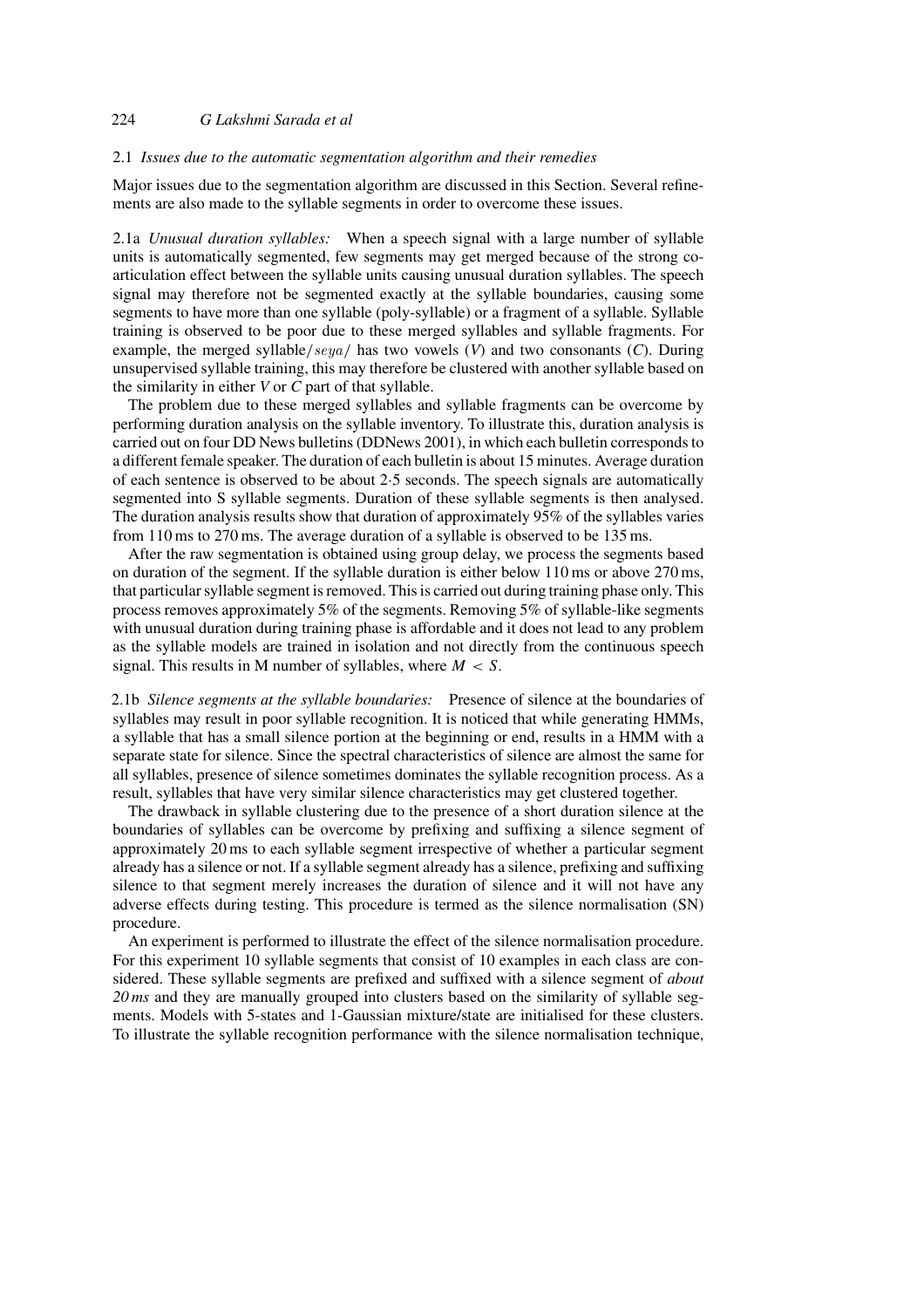| Syllable | Before SN | After SN |  |
|----------|-----------|----------|--|
| /ni/     | 26.58     | 48.10    |  |
| /ki/     | 41.7      | 73.6     |  |

**Table 1.** Isolated syllable recognition performance for the syllable *ni* before and after silence normalisation.

the following experiment is performed. Models were trained with and without silence normalisation. The recognition performance for two syllables /*ki*/and/*ni*/is shown in table 1.

As a result of the silence normalisation technique, the syllable /*ni*/ is properly clustered with a different syllable from the same class. From table 1, it can be observed that the silence normalisation procedure can give better syllable recognition performance compared to that without silence normalisation. In this paper, HMM models are built for silence normalised syllable segments. During testing, the syllables are first segmented using the group delay based approach, silence normalised and then tested against the syllable models. Since the recognition performance of the system is calculated only from the number of syllable segments recognised correctly, all the syllable segments, irrespective of their duration, are considered for testing.

#### **3. Labelling of speech**

The next stage in building a speech recogniser is to build acoustic models for the speech segments. This requires grouping of similar sounding units to get unique models for each sound unit. In this paper, an unsupervised and incremental training algorithm (Nagarajan & Murthy 2004) is explored for grouping similar sounding units. This mainly comprises of two phases, namely: (i) initial cluster selection and (ii) incremental training.

#### 3.1 *Initial cluster selection technique*

Automatic segmentation of the continuous speech signal gives S ( $s_1, s_2, \ldots, s_s$ ) number of syllable segments. These syllable segments are subjected to duration analysis that results in M number of syllable segments, where  $M < S$ . Silence normalisation is carried out on all the  $M$  syllable segments. All the  $M$  syllable segments are used in the initial cluster selection procedure.

(i) The feature vector includes 13 dimensional MFCC, 13 dimensional velocity and 13 dimensional acceleration parameters extracted from each of these  $M$  syllable segments with multiple frame sizes (MFS) of 12, 14, 16, 18, and 20 ms. The reason for using MFS feature extraction is, when a single example is considered and single frame size (SFS) features are used to build a HMM with more than one Gaussian mixture/state<sup>1</sup>, the variance of these mixtures may become zero. There are several ways of increasing the variance and adjusting the mean value such as introducing some additive noise to the same example and considering it as a different example of the same class. In our case, instead of introducing some unknown noise, we consider features extracted from multiple

<sup>&</sup>lt;sup>1</sup>More mixtures are required to capture speaker variations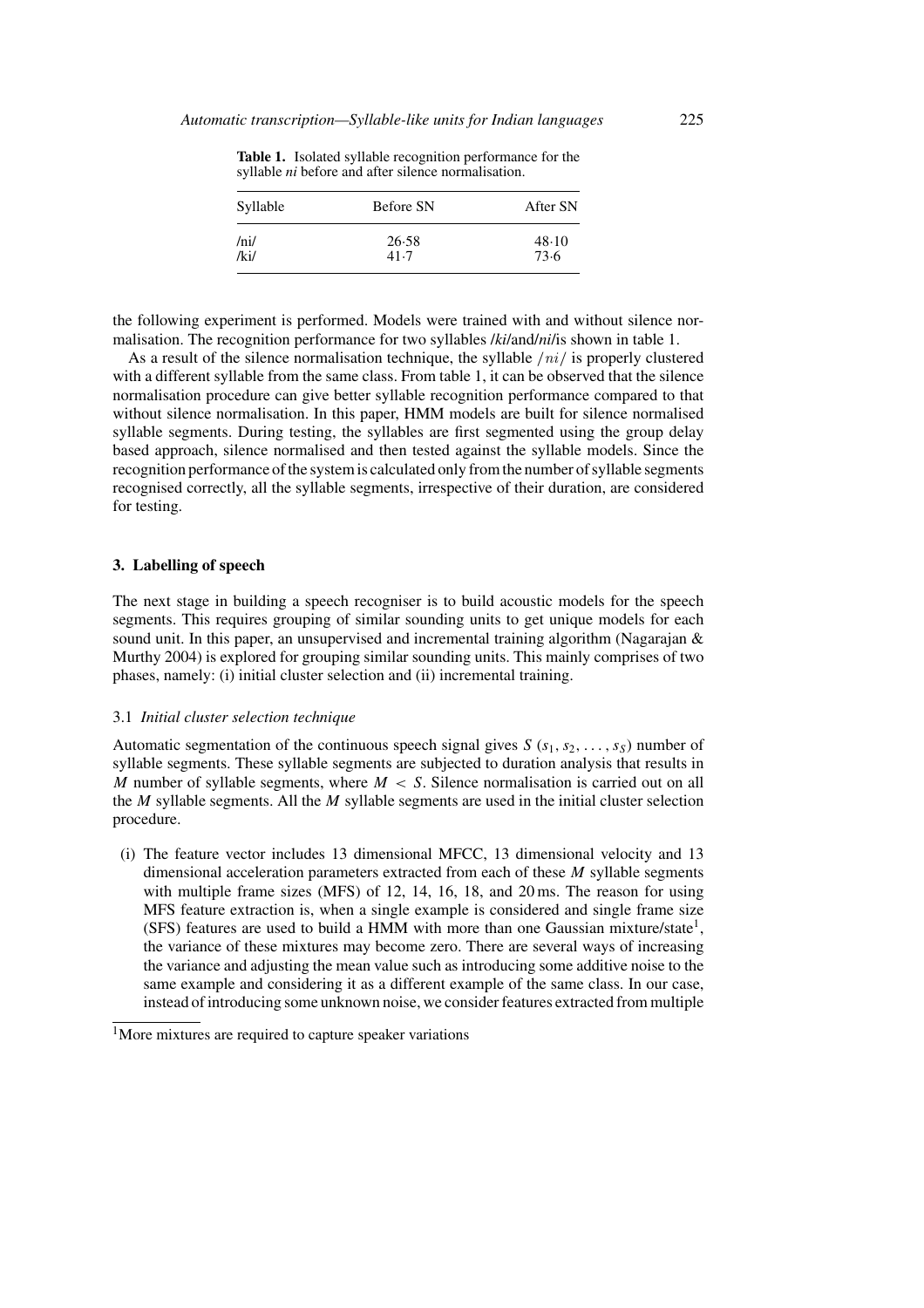## 226 *G Lakshmi Sarada et al*

frame sizes, thus increasing the number of examples for the corresponding class. In this approach, using a frame size, let us say  $F_1$ , MFCC features are extracted from a single example. The same example is considered again and features are once again extracted using a different frame size (say  $F_2$ ). This process is repeated for several frame sizes (12, 14, 16, 18, and 20 ms) and the features extracted from these different frame sizes are given as input to the model initialisation process. This procedure is carried out for all the M syllables.

- (ii) For each of the syllables, using the feature vectors derived using multiple frame sizes, a separate HMM ( $\lambda_1, \lambda_2, \ldots, \lambda_M$ ) is initialised. This leads to M syllable models.
- (iii) The  $M$  syllable segments are recognised against all the available HMMs and 2-best recognition results are obtained resulting in  $P_i$  pairs of syllable models, where i corresponds to the number of the iteration. Each pair consists of two syllable models (say  $\lambda_i$ ) and  $\lambda_j$ ) and each syllable model in a pair is a representative of  $2^{i-1}$  syllable segments (cluster). Hereafter, the terminologies model and cluster are interchangeably used.
- (iv) The  $P_i$  pairs of syllable clusters (models) are then pruned. The syllable cluster pruning process is explained below: As mentioned above, the recognition of each syllable segment results in a pair (two syllable models) and if one of members of a pair is repeated for any of the other syllable segments, then the corresponding pair is removed. The pairs that occur only once in the 2-best results are retained. This procedure is carried out using the 2-best recognition results of all the  $M$  syllable segments. This step will reduce the number of pairs.
- (v) New models are trained using these reduced number of pairs. Since each member of a pair, after i-th iteration, will have  $2^{(i-1)}$  syllable segments, each model now is trained with  $2^i$  syllable segments.

Steps 3–5 are repeated  $m$  times, resulting in at least  $2<sup>m</sup>$  syllable segments in each cluster. The initial cluster selection procedure leads to N clusters  $(C_1, C_2, \ldots, C_N)$ .

#### 3.2 *Incremental training*

After selecting the N initial clusters  $(C_1, C_2, \ldots, C_N)$ , where models are only initialised, parameters of the models of each of the clusters are re-estimated incrementally using the following steps. This training procedure is referred to as incremental training.

- (1) Model parameters of the initial clusters  $(C_1, C_2, ..., C_N)$  derived from the initial cluster selection procedure are re-estimated using Baum–Welch re-estimation algorithm.
- (2) These new models are used to decode all the syllable segments using Viterbi algorithm. Clustering is performed based on the decoded output.
- (3) If a particular cluster is found to have less than  $k$  ( $k = 3$ ) number of syllable segments, that particular cluster is removed and the number of models is reduced to  $N_0$ , where  $N_0 < N$ .
- (4) Steps 1–3 are repeated until the convergence criterion is satisfied. The convergence criterion followed is explained in step 5.
- (5) In each iteration, as the model parameters are re-estimated and the syllable segments are re-clustered, the number of syllable segments that migrate from one cluster to another is expected to reduce. The convergence is said to be met, if the number of syllable migrations between clusters reaches zero and the incremental training procedure is terminated.

This entire technique, including initial cluster selection procedure, is named as the unsupervised and incremental training (UIT) technique. Once convergence is met, a set of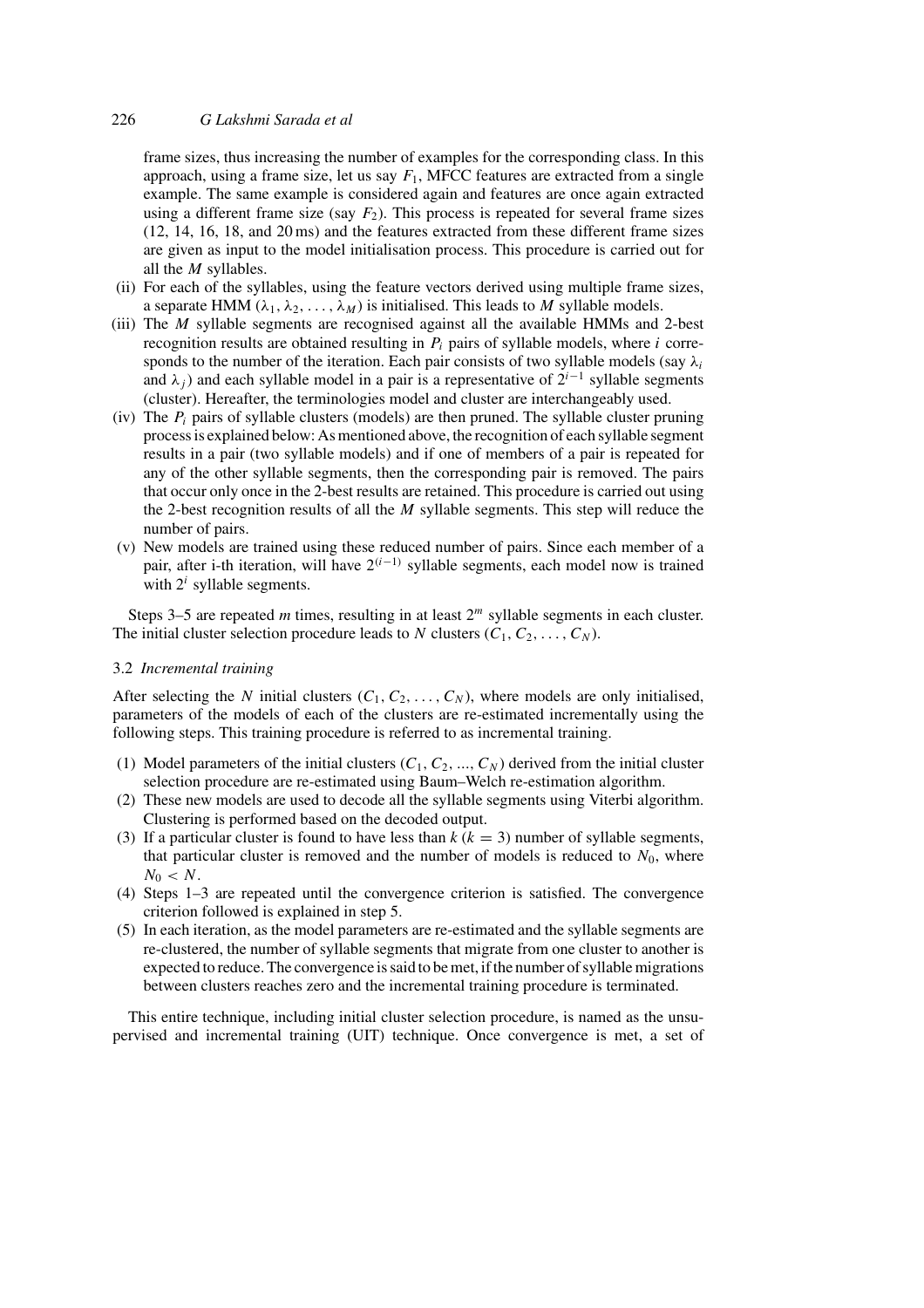|                                 | Performance of UIT system (in $\%$ ) |                             |  |
|---------------------------------|--------------------------------------|-----------------------------|--|
| Sound units                     | Speaker dependent<br>data            | Speaker independent<br>data |  |
| Complete syllable<br>CV/VC only | $56-2$<br>25.6                       | 42.6<br>20.8                |  |

**Table 2.** Syllable recognition performance of the UIT system.

 $S_1, S_2, \ldots, S_{N_0}$  HMMs is obtained. Each HMM represents a single syllable. These models are then labelled according to the syllable identity in the given language. This is done by manually listening to segments in each cluster. Clusters for which a definite identity can not be given are removed.

#### 3.3 *Performance analysis*

The Indian television news bulletins of Tamil (DDNews 2001) are used to analyse the performance of UIT algorithm for transcribing speech data not seen during training. Training is performed using four female speakers' news bulletins, each of about 15 minutes duration and for testing, two female speakers' news bulletins are used.

The speech signals are automatically segmented into syllable-like units that results in S  $(S = 8804)$  syllables. Duration analysis and silence normalisation with 20 ms of silence is carried out on these syllable segments and  $M$  ( $M$  is about 8400) syllables are obtained. Using these syllable segments, the incremental training procedure is carried out. This results in  $N_0$ number of HMMs, where  $N_0 < M$ . Each HMM is a 5-state and 2-mixture/state model. The total number of syllable clusters obtained after incremental training is 512. The final clusters are labelled manually, and the corresponding models with labels assigned to them are used for the syllable recognition task.

The data set considered for testing is divided into two categories namely (i) Speaker Dependent (SD) data and (ii) Speaker Independent (SI) data. In speaker dependent transcription, new data of a speaker used in training is transcribed. In speaker independent transcription, data of speaker that does not appear in training is transcribed. The performance of the syllable recognition system is computed as given below:

No. of syllables correctly recognised Total no. of syllables .

The recognition results for Tamil language are given in table 2. The syllables which are correctly recognised are named as *Complete syllable* in table 2. In some cases, only the *CV* or *VC* part of the entire *CVC* syllable has been recognised correctly and they are categorised as *CV/VC only* in table 2. As a syllable recogniser, the UIT technique gives a syllable recognition performance of 56·2% and 42·6% for SD and SI data sets, respectively.

#### **4. UIT using MFS and MFR cepstral features for syllable recognition**

In the UIT technique, discussed in Section 3, initially a single example is considered for each class during initial cluster selection procedure and features are extracted with multiple frame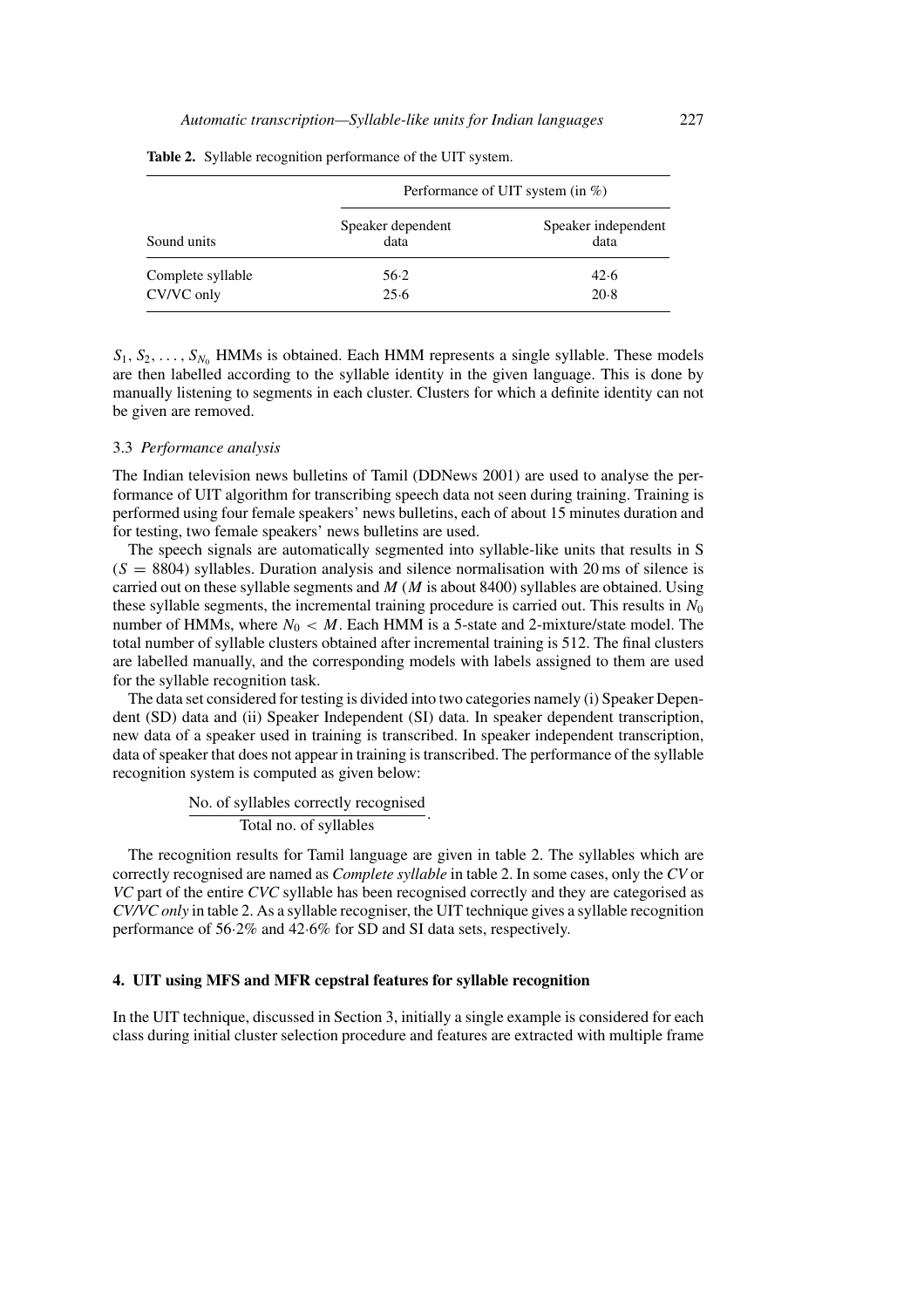sizes to initialise HMMs (refer Section 3.1). It is observed that most of the syllable clusters obtained in the initial cluster selection procedure itself, consists of syllable segments that are different examples of the same syllable.

Vaseghi *et al* (1997), claimed that, with the use of multiple frame size (multi-resolution) cepstral features, the localised features of the time-frequency trajectory of speech can provide crucial clues for classification. In addition to MFS feature extraction, several techniques have been proposed in the literature (Macias–Guarasa *et al* 2003; Samudravijaya 2004; Philippe Le Cerf & Dirk Van Compernolle 1994) that consider features extracted using different frame rates for speech recognition. In (Sarada *et al* 2004), it has been shown that the multiple frame size (MFS) and multiple frame rate (MFR) feature extraction technique can improve the recognition performance of an isolated style recogniser, if they are used both during training and recognition phases. In this paper, an attempt is made to make use of MFS and MFR cepstral features in UIT for syllable recognition task. The significance of multiple frame size and multiple frame rate features both during training and recognition of a syllable recogniser using UIT technique is discussed in this Section.

First the continuous speech signal is automatically segmented into *S* syllable-like units. The syllable segments are pruned using duration analysis and subjected to silence normalisation technique. The resultant M syllable inventory is used for the training process using MFS and MFR cepstral features. The initial cluster selection followed by incremental training procedure with MFS and MFR cepstral features is discussed in the following Sections.

## 4.1 *MFS and MFR based initial cluster selection*

The initial cluster selection process is the same as that of UIT (Section 3.1). The differences are: (a) instead of deriving features using multiple frame sizes alone, here, the cepstral features are extracted from a syllable segment using multiple frame sizes and frame rates and (b) during recognition also, instead of using a single feature vector (derived using 20 ms frame size) features are extracted with multiple frame sizes and frame rates from the same syllable segment and with each of these features separate recognition is carried out and combined, as explained below.

All M silence normalised syllable segments are considered and 39-dimensional cepstral feature vectors are extracted for the M silence normalised segments with multiple frame sizes (12, 14, 16, 18 and 20 ms) and frame rates corresponding to a frame shift of 10, 12, 14, 16 and 18 ms. These features are used to initialise the HMMs. The M syllable segments are then tested against all M HMMs. During recognition also, speech features are extracted using different frame sizes and frame rates. For each frame size and frame rate based features, a separate recognition experiment is conducted and 3-best results are considered for each syllable segment. These recognition results are combined using the decision combination rule discussed below:

For the 3-best results, weights are assigned based on their n-best position (1·0 for the 1<sup>st</sup> best, 0.8 for the 2<sup>nd</sup> best and 0.6 for the 3<sup>rd</sup> best). The score for each syllable model is computed based on its recognition position for different frame sizes and frame rates. An example of the recognition result of a syllable (say  $S_i$ ) using MFS and MFR features is shown in table 3.

The entries in the first column correspond to a specific frame size/frame rate. In the table,  $S_{25}$ ,  $S_{14}$ , and  $S_{35}$  represent the  $25<sup>th</sup>$ ,  $14<sup>th</sup>$ , and  $35<sup>th</sup>$  syllable models respectively. For a given syllable  $S_i$ , the 3-best recognition results are obtained using a combination of frame size and frame rate. In the table,  $F_1$ ,  $F_2$ , and  $F_3$  correspond to three different experiments. The 3-best results are ordered and weights are assigned as indicated in table 3.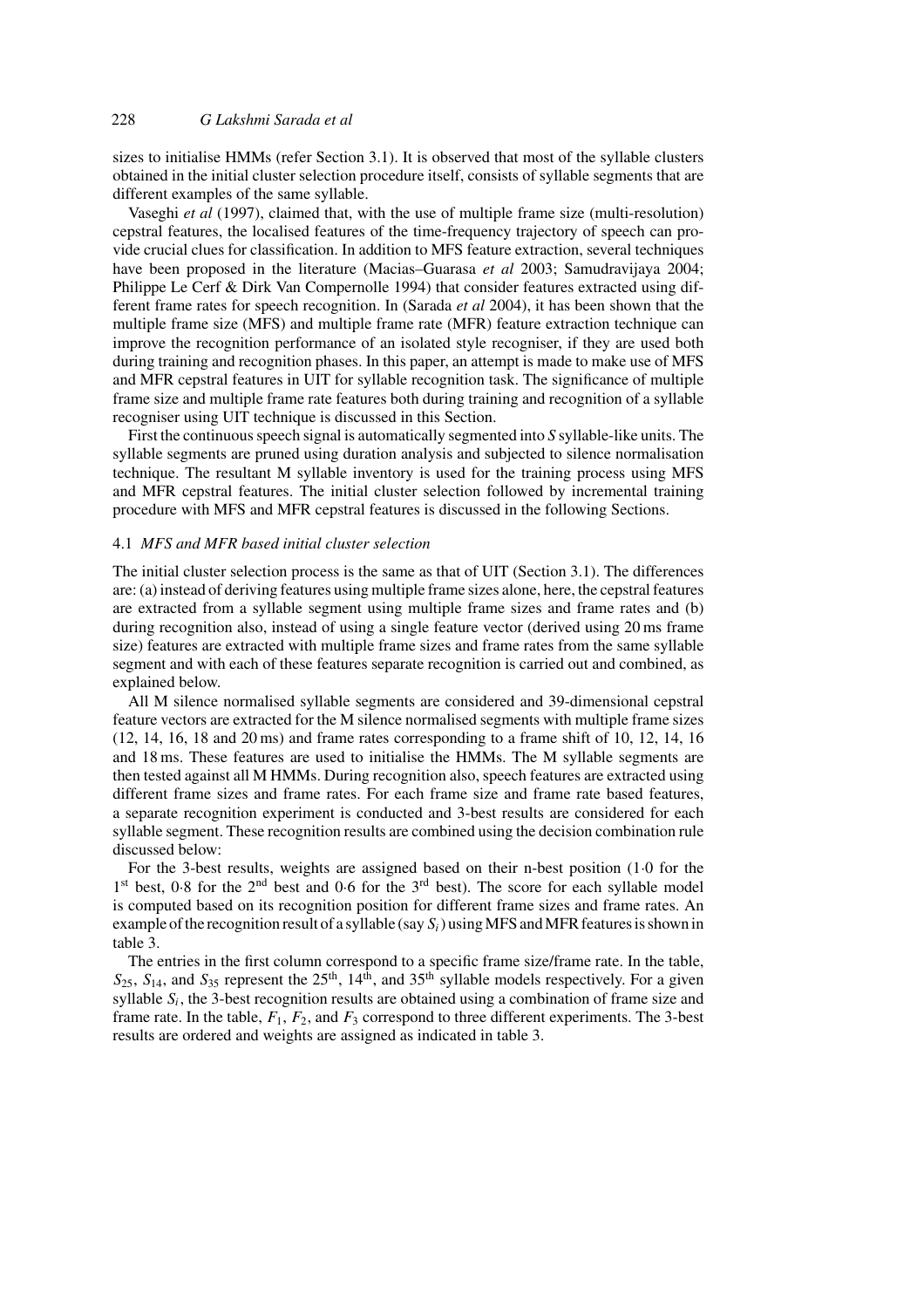|                                  | 3-BEST recognition results                      |                                                 |                                                 |
|----------------------------------|-------------------------------------------------|-------------------------------------------------|-------------------------------------------------|
| Frame size or frame rate         | $1st$ -best                                     | $2nd$ -best                                     | $3rd$ -best                                     |
| $F_1$<br>F <sub>2</sub><br>$F_3$ | $S_{25}(1.0)$<br>$S_{25}(1.0)$<br>$S_{14}(1.0)$ | $S_{14}(0.8)$<br>$S_{35}(0.8)$<br>$S_{25}(0.8)$ | $S_{35}(0.6)$<br>$S_{14}(0.6)$<br>$S_{35}(0.6)$ |

**Table 3.** 3-best recognition results of a syllable using 3 different frame sizes and frame rates.

To determine the identity of the syllable  $S_i$ , the following is performed:

The 3-best recognition results from all the recognisers are combined by adding the weights associated with the n-best position of the syllable. For example,  $S_{25}$  gets a weight of 2·8  $(1.0 + 1.0 + 0.8)$ , while  $S_{14}$  and  $S_{35}$  get a weight of 2.4 and 2.0 respectively. The unknown syllable  $S_i$  is thus identified as  $S_{25}$ . This recognition procedure is used to cluster the syllable segments, instead of relying on only one feature vector with fixed frame size as in the method presented in section 3. Except these two variations, the rest of the procedure is similar to the procedure presented in section 3. This modified initial cluster selection procedure results in N of syllable clusters.

#### 4.2 *MFS and MFR based incremental training*

After selecting the initial clusters where the models are only initialised, they are re-estimated and subjected to the incremental training procedure. In Section 3.1, MFS feature extraction is used only during the initial cluster selection procedure. Since MFS and MFR feature extraction technique has shown a moderate improvement in the performance over that of SFS for an isolated style recogniser (Sarada *et al* 2004), this technique is adopted during incremental training for syllable recognition. The steps involved in the incremental training procedure are the same as in section 3.2. The incremental training procedure is carried out until the convergence criterion is satisfied. This procedure leads to  $N_0$  syllable clusters and thus  $N_0$  syllable models. A label is manually assigned to each of the syllable models based on a listening test. These syllable models with labels are further used for the recognition task using MFS and MFR cepstral features. The recognition task using MFS and MFR cepstral features is discussed in the following Section.

#### 4.3 *MFS and MFR features for recognition*

The test speech signals are first segmented into syllable-like units and silence normalised. During recognition, features are extracted using multiple frame sizes and frame rates for the test syllables. For each frame size and frame rate, a separate recognition experiment is conducted and the results of the three best systems for each of the syllables are considered. The recognition results are combined using the decision combination rule explained in section 4.1 in order to get the final syllable recognition output.

#### **5. Performance analysis using MFS and MFR based features**

Performance of the syllable recognition system using UIT with MFS and MFR cepstral features is evaluated on the Indian language television news database (DDNews 2001). Two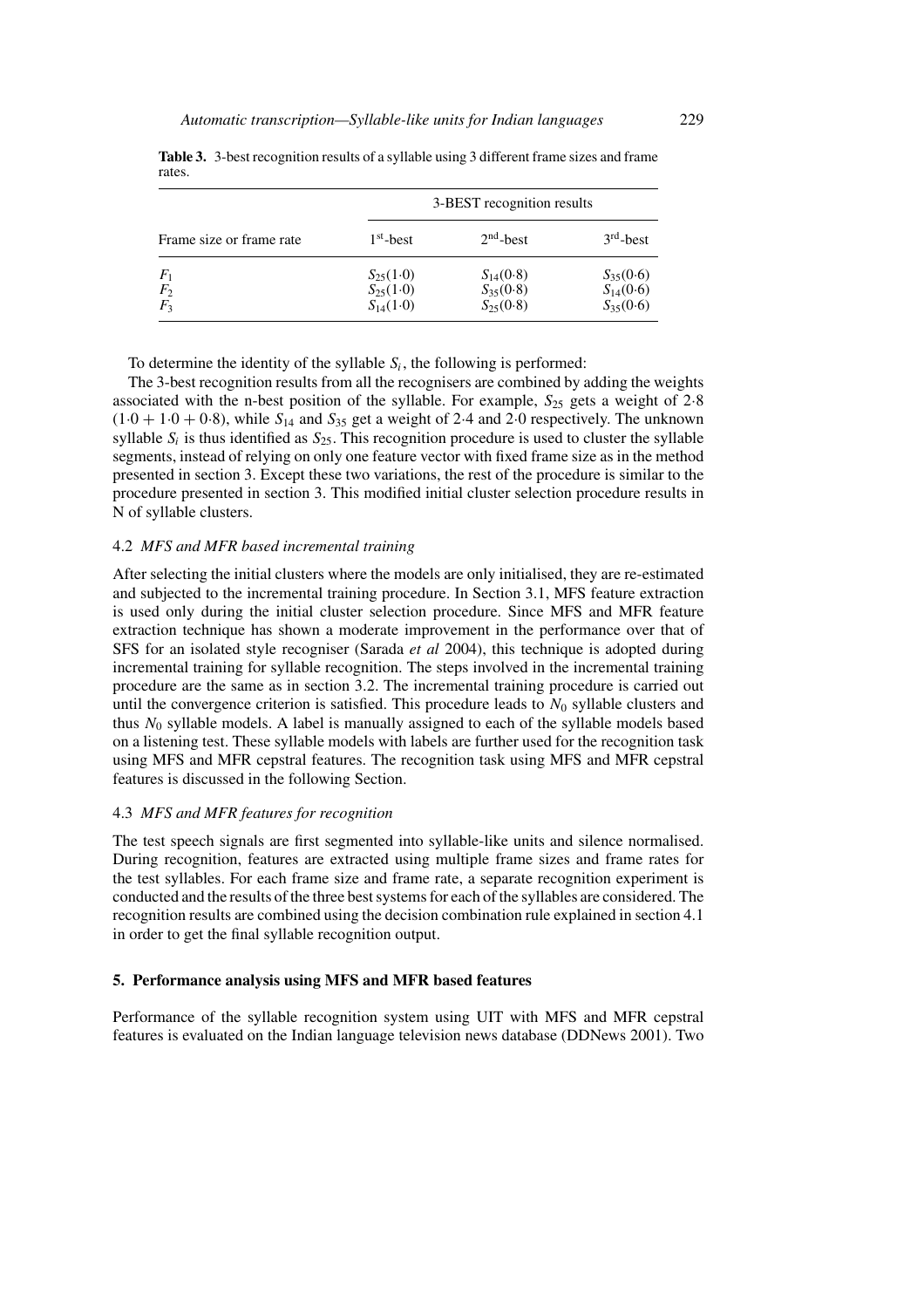Indian languages considered in this work are Tamil and Telugu. Section 5.1 analyses the syllable recognition performance on Tamil News bulletins, whereas Section 5.2 analyses the syllable recognition performance on Telugu News bulletins.

## 5.1 *Performance analysis on Tamil data*

The Tamil language news bulletins consisting of four female speakers are considered for training. The speech signals are automatically segmented into syllable-like units that result in  $S(S = 8804)$  syllables. Duration analysis and silence normalisation with 20 ms of silence is carried out on these syllable segments and  $M (M = 8400)$  syllables are obtained. Using these syllables, MFS (12–20 ms, in steps of 2 ms) and MFR (frame shift of 10, 12, 14, 16 and 18 ms) features are extracted and the modified incremental training procedure is carried out. Here each model is a 5-state and 2-Gaussian mixture/state model. This procedure results in 621 syllable models. If a syllable model consists of examples which are entirely different, that particular model is discarded (i.e. once the syllable models are obtained, they are manually pruned). A syllable identity is assigned to each syllable model after listening to the syllable sounds in the corresponding cluster. For recognition, two female speakers, which are not seen during training, are considered. During recognition, features are extracted using different frame sizes and frame rates for the test syllables. For each frame size and frame rate, a separate recognition experiment is conducted and 3-best results are combined to get the final recognition output.

We have also built a flat start HMM based recogniser using the syllable-level transcriptions. In this technique too, four female speakers data are considered for training. In the corpus considered, time-aligned syllable-level transcriptions are available. However, conventional syllable-based flat start training requires the speech signal and the corresponding syllablelevel transcriptions ONLY. Without providing syllable boundaries, syllable models are trained using flat-start procedure. However, since most of the syllables do not have enough training examples, models for these syllables, cannot be trained properly. To overcome this, as in Ganapathiraju *et al* (2001), the transcriptions of those syllables can be replaced by their corresponding phoneme-level transcriptions. Since, in our work, our intention is to ONLY compare the performance of the syllable models trained using the proposed approach with that of the conventional flat-start training procedure, the unique syllable models trained using UIT-based approach alone are considered for both the techniques. The performance of the system is evaluated only for the 621 syllables that were obtained from UIT with MFS and MFR. Syllable recognition results using UIT with MFS and MFR feature extraction technique for the language Tamil is shown in table 4. These results are compared with the UIT technique with SFS cepstral features. The flat start HMM results are presented in column 4 of table 4. This clearly shows that for the given data segmentation followed by labelling results in a significant improvement in performance over flat start HMMs. It is important to note that flatstart recognisers do work well, when a few hours of data transcribed at the sentence level is available. As a syllable recogniser, the UIT with SFS gives a syllable recognition performance of 42·6% for test speakers not seen in training, whereas the UIT with MFS and MFR features gives a syllable recognition performance of 48·7%.

#### 5.2 *Performance analysis on Telugu data*

For analysis purpose, the Telugu language news bulletins consisting of five male speakers are considered for training. The speech signals are again automatically segmented into syllablelike units that results in  $S(S = 13773)$  syllables. Duration analysis and silence normalisation with 20 ms of silence is carried out on these syllable segments and  $M (M = 11885)$  syllables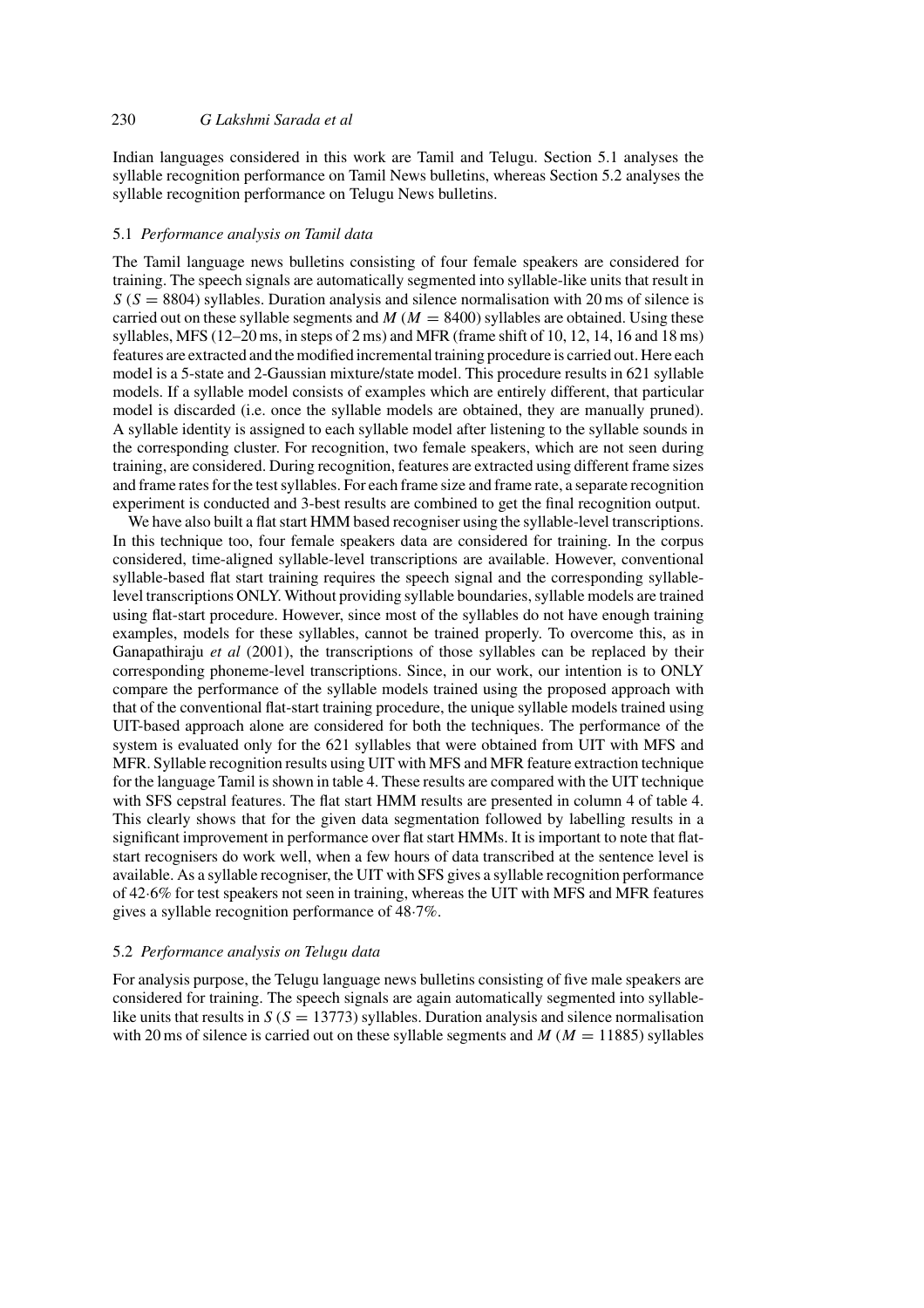| <b>Syllables</b>                | Syllable recognition performance in $\%$ |                         |                           |
|---------------------------------|------------------------------------------|-------------------------|---------------------------|
|                                 | UIT with<br><b>SFS</b>                   | UIT with<br>MFS and MFR | Flat start<br>Recognition |
| Complete syllable<br>CV/VC only | 42.6<br>20.8                             | 48.7<br>19.2            | 27.8<br>10.48             |

**Table 4.** Syllable recognition performance of UIT system using MFS, MFR features for training and testing for Tamil.

are obtained. Using these syllables, MFS (12–20 ms, in steps of 2 ms) and MFR (frame shift of 10, 12, 14, 16 and 18 ms) features are extracted and the modified incremental training procedure is carried out. Here each model is a 5-state and 2-Gaussian mixtures/state model. This procedure results in 485 syllable models. Once the syllable models are obtained, they are manually pruned. Again, a syllable identity is assigned to each syllable model after listening to the syllable sounds in the corresponding cluster.

For recognition, two male speakers, not seen during training, are considered. Using MFS and MFR cepstral features, syllable recognition is carried out. The syllable recognition results of UIT using MFS and MFR feature extraction technique for the language Telugu is shown in table 5. These results are compared with UIT technique with SFS cepstral features. The flat start HMM results are presented in column 4 of table 5. This again reinforces our conjecture that for the given data segmentation followed by labelling results in a significant improvement in performance over flat start HMMs. As a syllable recogniser, the UIT with SFS gives a syllable recognition performance of 39·94% for test speakers not seen in training, whereas UIT with MFS and MFR features gives a syllable recognition performance of 45·36%.

#### **6. Conclusions and scope for future work**

In this work, an attempt is made to automate the syllable transcription task for Indian languages that does not require any manually segmented and labelled speech corpus. In this work, a new feature extraction technique that uses multiple frame sizes and frame rates during both training and testing is explored to improve the syllable recognition performance.

The syllable recognition performance is evaluated for two Indian languages namely, Tamil and Telugu. A significant improvement over that of an analogous flat-start HMM based

| <b>Syllables</b>                | Syllable recognition performance in $\%$ |                         |                           |
|---------------------------------|------------------------------------------|-------------------------|---------------------------|
|                                 | UIT with<br><b>SFS</b>                   | UIT with<br>MFS and MFR | Flat start<br>Recognition |
| Complete syllable<br>CV/VC only | 39.94<br>14.05                           | 45.36<br>14.06          | 28.8<br>9.64              |

**Table 5.** Syllable recognition performance of UIT system using MFS, MFR features for training and testing for Telugu.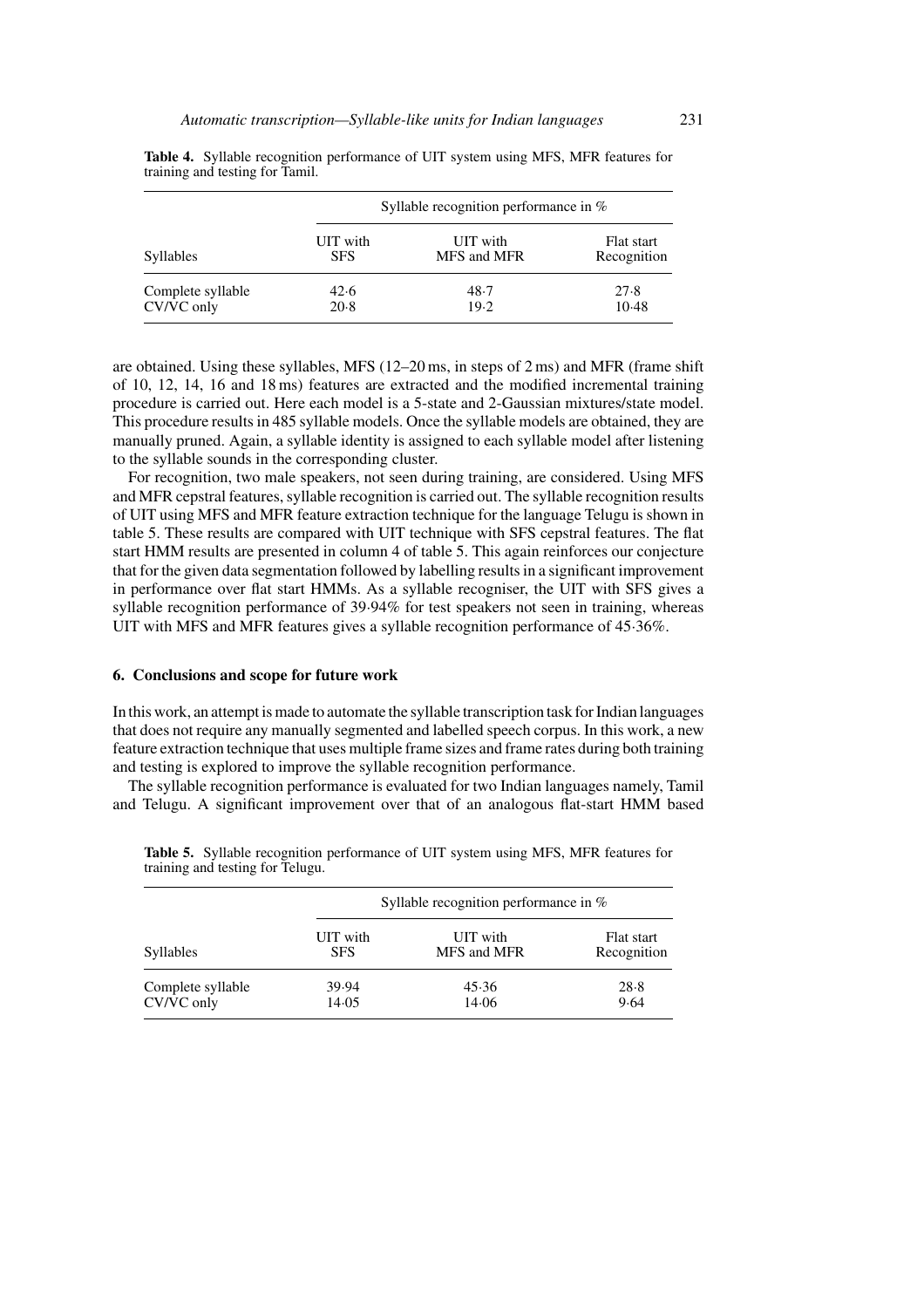recogniser is observed. The proposed approaches to syllable recognition have been applied to the Tamil and Telugu language corpus. In future it can be applied to other corpora for various Indian languages.

#### **References**

- Asela Gunawardana, Alex Acero 2003 Adapting acoustic models to new domains and conditions using untranscribed data. In *In European Conference on Speech Communication and Technology.* Geneva, 1633–1636
- Chang S, Sastri L, Greenberg S 2000 Automatic phonetic transcription of sponta- neous speech. In *Proceedings of Int. Conf. Spoken Language Processing* 4: 330–333
- DDNews 2001 *Database for Indian languages.* India, Speech and Vision Lab, IIT Madras, Chennai Ganapathiraju A, Hamaker J, Picone J, Ordowski M, Doddington G R 2001 Syllable based large
- vocabulary continuous speech recognition. In *IEEE Trans. Speech, Audio Processing.* 9: 358–366
- Gotoh Y and Hochberg M M 1995 Incremental map estimation of hmms for efficient training and improved performance. In *Proceedings of IEEE Int. Conf. Acoust., Speech, and Signal Processing* 877–880
- Greenberg S 1999 Speaking in short hand A syllable centric perspective for understanding pronounciation variation. In *Speech Communication* 29: 159–176
- Huang, Acero 1993 *Spoken Language Processing.* (New Jersy: Prentice Hall)
- Kemp T, Waibel A 1998 Unsupervised training of a speech recognizer using tv broadcasts. In *Proc. of ICSLP 98.* Vol. 5 Sydney, Australia, 2207–2210
- Lamel L, Gauvain J-L, Adda G 2002 Unsupervised acoustic model training. In *Proceedings of IEEE Int. Conf. Acoust., Speech, and Signal Processing.* 877–880
- Ljolje A, Riley M D 1991 Automatic segmentation and labelling of speech. In *Proceedings of IEEE Int. Conf. Acoust., Speech, and Signal Processing* 1: 473–476
- Macias-Guarasa J, Ordonez J, Montero J M, Ferreiros J, Cordoba R, Haro L F D 2003 Revisiting scenarios and methods for variable frame rate analysis in automatic speech recognition. In *Proceedings of EUROSPEECH.* Geneva, 1809–1812
- Nagarajan T, Murthy H A, Hegde R M 2003 Segmentation of speech into syllable-like units. In *Proceedings of EUROSPEECH.* 2893–2896
- Nagarajan T, Murthy H A 2004 Non-bootstrap approach to segmentation and labelling of continuous speech. In *National Conference on Communication.* 508–512
- Osamu Fujimura 1975 Syllable as a unit for speech recognition. In *Proceedings of IEEE Int. Conf. Acoust., Speech, and Signal Processing.* 23: 82–87
- Philippe Le Cerf, Dirk Van Compernolle 1994 A new variable frame rate analysis method for speech recognition. In *Signal Processing Letters IEEE.* Vol. 1. Greece, 185–187
- Prasad V K 2002 Segmentation and recognition of continuous speech. Ph.D. thesis, Indian Institute of Technology, Department of Computer Science and Engg., Madras, India
- Prasad V K, Nagarajan T, Murthy H A 2004 Automatic segmentation of continuous speech using minimum phase group delay functions. In *Speech Communication* 42: 1883–1886
- Rabiner L R Rosenberg A E, Wilpon J G, Zampini T M 1982 A bootstrapping training technique for obtaining demisyllabic reference patterns. In *J. Acoust. Soc. Amer.* 71: 1588–1595
- Ravishankar M K 1996 http://cmusphinx.sourceforge.net/sphinx3
- Samudravijaya K 2004 Variable frame size analysis for speech recognition. In *Proceedings of Int. Conf. Natural Language Processing.* New Delhi, India 237–244
- Sarada G L, Nagarajan T, Murthy H A 2004 Multiple frame size and multiple frame rate feature extraction for speech recognition. In *SPCOM.* Bangalore, India 592–595
- Thomas Hain, *et al* 2005 Automatic transcription of conversational telephone speech. In *IEEE Trans. Speech, Audio Processing* 13: 1173–1185